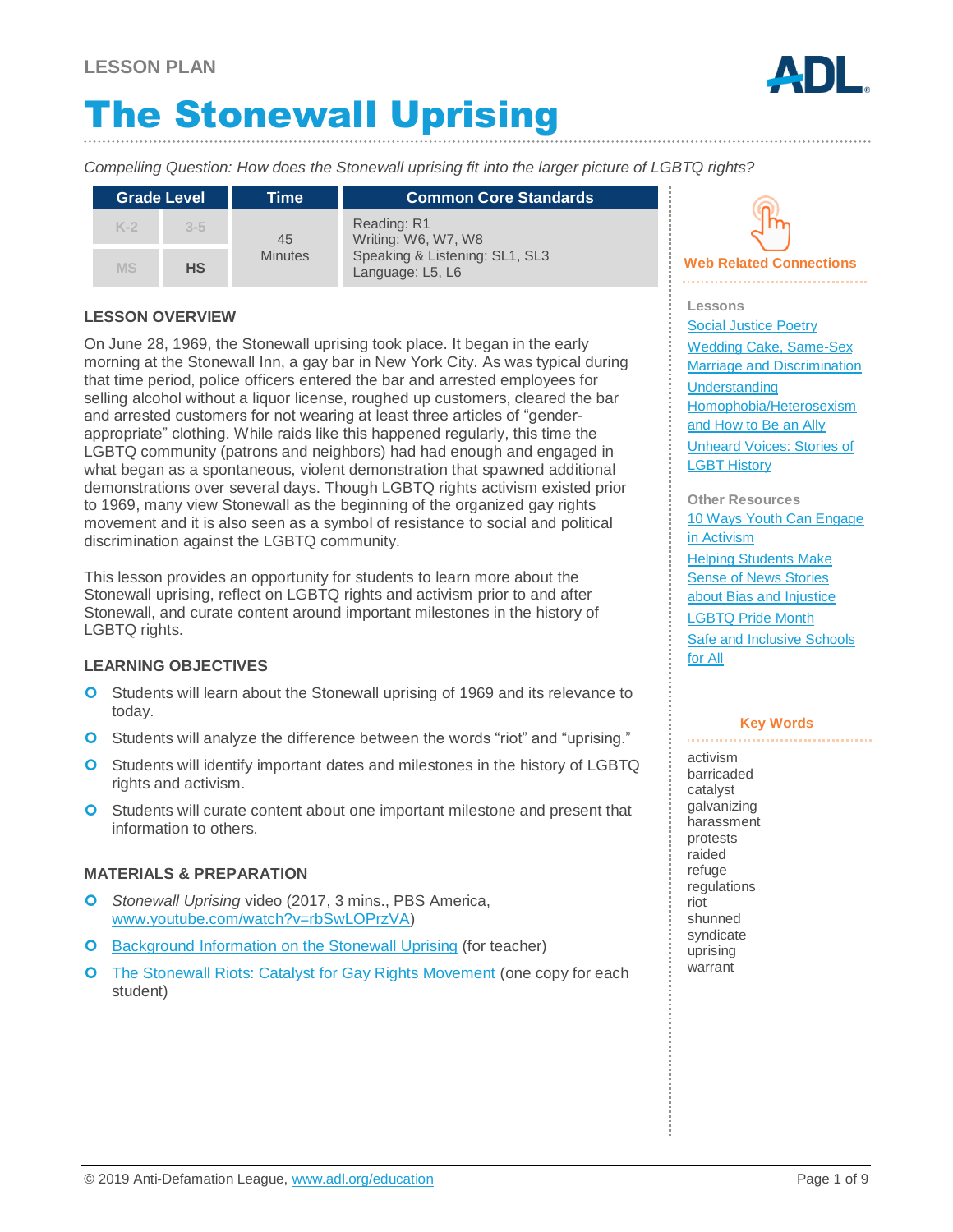#### **PROCEDURES**

#### **Video Viewing: Stonewall Uprising**

- 1. Ask students: *Do you know anything about the Stonewall Inn in New York City?* Explain that June 2019 marks the 50th anniversary of the Stonewall uprising.
- 2. Show the video *[Stonewall Uprising](https://www.youtube.com/watch?v=rbSwLOPrzVA)* and explain that it is a preview for a longer film. After watching the video, have students turn and talk with someone sitting next to them to share their initial thoughts with each other.
- 3. Share some or all of the [Background Information on the Stonewall Uprising.](#page-5-0)

### **Defining Terminology: "Riot" vs. "Uprising"**

- 1. Explain that in describing what happened at Stonewall, this event is sometimes described as a "riot" and sometimes as an "uprising." Ask students: *What do you think is the difference between a* riot *and an* uprising*?*
- 2. In two-column format, write on the board/smart board the heading "Uprising" in the left column and "Riot" in the right column. Provide a few minutes for students to look up the two words in print dictionaries (if you have them in your classroom) as well as online dictionaries and apps. Ask them for words and phrases they found for each and record them on the board under their respective headings. If necessary, you can provide the Merriam Webster dictionary definition for both:

**Riot:** public violence, tumult or disorder

**Uprising:** a usually localized act of popular violence in defiance usually of an established government

Ask students: *What are some common words, phrases or concepts for each? How would you describe the difference between the two words?* Explain that an uprising usually has the connotation that the act of violence is in response and resistance to repression or oppression in some way, typically by those in power or government officials. The term riot tends to connote that people are engaging in a much less targeted and organized form of violent protest and that they are to blame.

3. Ask students: *Based on what you know about Stonewall so far, would you describe it as an* uprising *or a* riot*?* Have students raise their hands and ask for a few volunteers to explain why they voted the way they did. Explain that they will learn more throughout the lesson and will be asked again to share their opinions at the end of the lesson.

### **Reading Activity**

1. Distribute a copy of the ["The Stonewall Riots: Catalyst for Gay Rights Movement"](#page-6-0) article and give students 10 minutes to it silently. As they read, have students underline any words, phrases and quotes that stand out to them.

**Note:** You can also assign the reading of this essay the night before for homework.

- 2. After reading, engage students in a brief discussion by asking some or all of the following questions:
	- **O** What did you learn that you didn't know before?
	- Why do you think the customers at Stonewall decided to not to leave after the police raid? Why do you think they fought back?
	- **O** How do you think things may have changed for LGBTQ people after Stonewall?
	- **O** What do you think led to the Stonewall uprising?
	- **O** How has your thinking shifted by reading this article?

#### **Research Activity: Timeline of LGBTQ Rights**

1. Remind students about the part of the article they read that says, "though the Stonewall uprising didn't start the gay rights movement, it was a galvanizing force for LGBT political activism." Ask students: *What do you*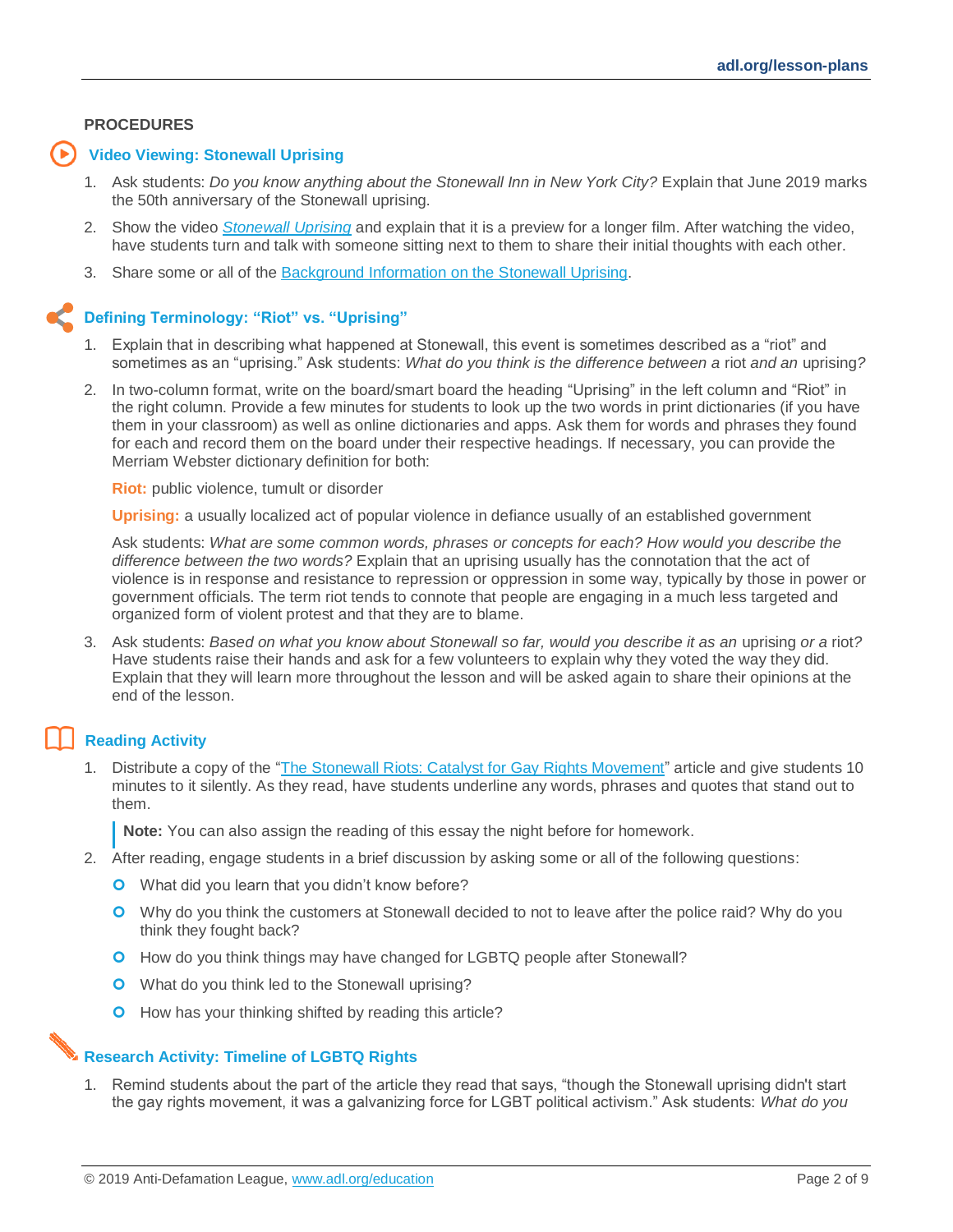*think this means?* Explain that while there was LGBTQ organizing and activism before Stonewall, the uprising was seen as sparking the movement.

- 2. Explain to students that as a class, they are going to create a timeline of important dates, milestones and events about LGBTQ rights and activism, with each person (or pair of people) taking a part of the timeline.
- 3. Have students conduct an initial research in order to come up with a list of important dates, milestones and events in the timeline of LGBTQ rights. At this point, it will just be a list without details. The resources below may be helpful and students can use others as well. This can be done in class if you allow devices or laptops in your classroom.
	- **O** [LGBT Rights Milestones Fast Facts](https://www.cnn.com/2015/06/19/us/lgbt-rights-milestones-fast-facts/index.html) (CNN)
	- **O** [26 gay-rights milestones](https://www.politico.com/gallery/26-gay-rights-milestones?slide=8) (Politico)
	- **0** 18 Historic [Moments in the Fight For LGBTQ Equality](https://www.teenvogue.com/story/lgbt-equality-key-moments-timeline) (Teen Vogue)
	- **O** [Milestones in the American Gay Rights Movement](https://www.pbs.org/wgbh/americanexperience/features/stonewall-milestones-american-gay-rights-movement/) (PBS)
- 4. After students have conducted their initial research, as a class, brainstorm a list of at least 15–20 dates, events and milestones which may include some but not all of the following (note that these are not in chronological order):
	- **O** The Society for Human Rights, the first gay rights organization, is founded.
	- **O** The American Psychiatric Association removes homosexuality from its list of mental illnesses.
	- **O** Massachusetts becomes the first state to allow same-sex marriage.
	- **O** Gilbert Baker designs and creates the first rainbow flag.
	- **O** The "Don't Ask, Don't Tell" law, which prevented openly gay people from serving in the military, is revoked.
	- **O** The raid of the Stonewall Inn and Stonewall uprising takes place.
	- **O** The Supreme Court rules that states cannot ban same-sex marriage; thus marriage equality was recognized as a constitutional right nationwide.
	- **O** The first World AIDS day is held.
	- **O** Harvey Milk is elected as the first openly gay elected official, and becomes a member of the San Francisco Board of Supervisors.
	- **O** The National March on Washington for Lesbian and Gay Rights takes place in Washington, D.C.
	- **O** President Bill Clinton signs the Defense of Marriage Act, banning federal recognition of same-sex marriage.
	- **O** President Barack Obama calls for an end to "conversion therapy."
	- **O** The Matthew Shepard and James Byrd Jr. Hate Crimes Prevention Act is signed into law and protects LGBTQ people from hate-based violence.
	- **O** The U.S. House of Representatives passes the federal Equality Act, to clarify comprehensive nondiscrimination protections in all aspects of society on the basis of sexual orientation and gender identity.
- 5. Assign each student (or pair of students) one of the events/milestones. Have students work on their milestone over the course of a few weeks (classwork and homework) to curate a collection of content around the milestone. The items they should write and/or collect can be digital (using Pinterest, Storify or something similar), print or a combination of the two.

Tell students that all of the projects should have, at the minimum, a short description of the event (4–5 sentences of original writing), the date and some type of visual (original drawing, photograph, etc.). Other items may include one or more of the following; you may require specific categories or a specific total amount of items:

**O** Videos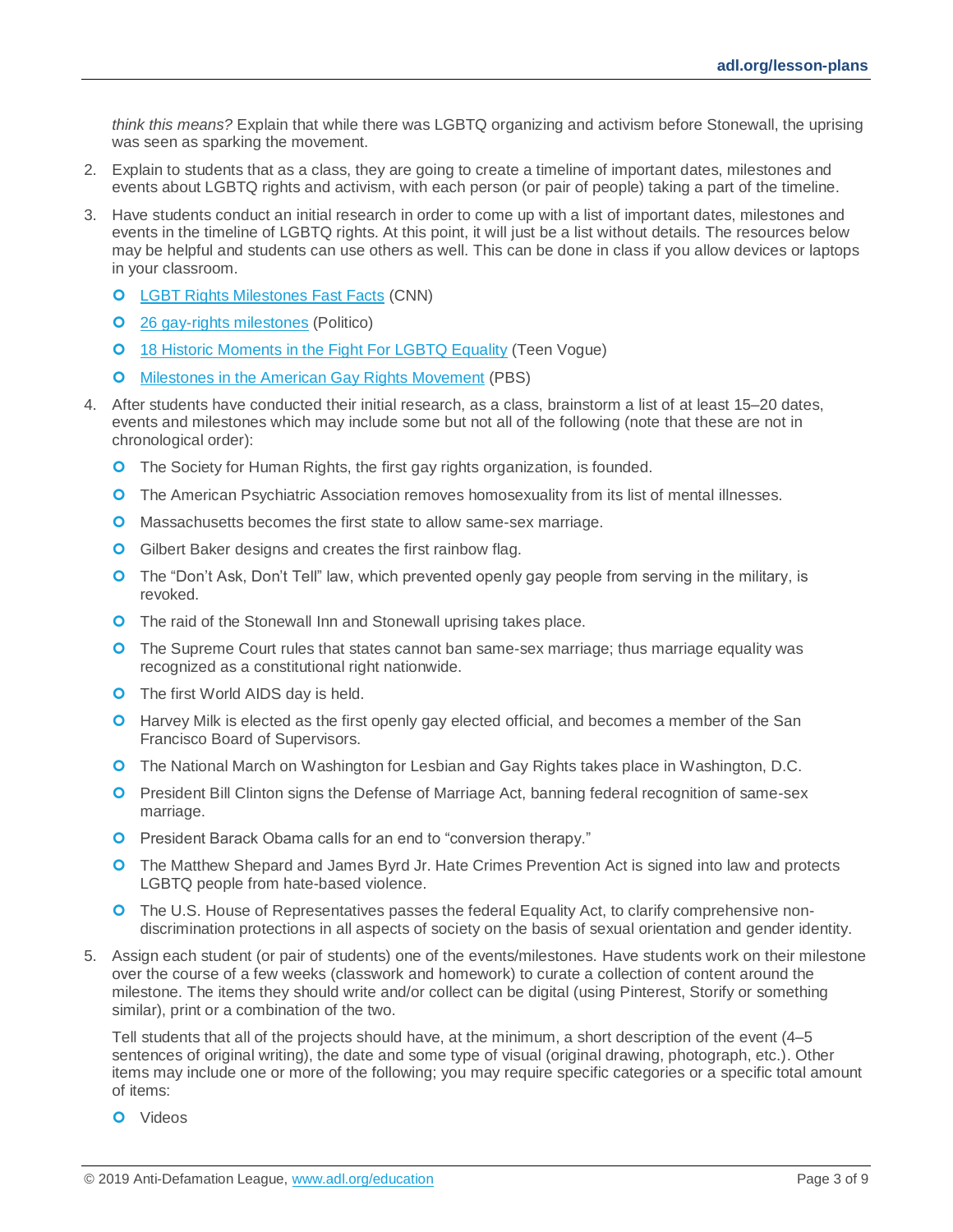- **O** Relevant articles
- **O** Primary source documents about the event
- **O** Student's personal reflections on the event
- **Q** Quotes of people who were there
- **O** Anything else
- 6. When students have completed their research and content creation about their milestone, have each person (or pair) present their various pieces of information with the class in chronological order. Compile all of presented pieces and create a chronological timeline to be shared, either on a bulletin board, online and/or as a presentation.
- 7. Ask students: *What do you hope to see added to this timeline in the future?* Add some items that students hope will be in the timeline in future years and plot where those milestones might take place. Some ideas might include: (1) making sure all states have hate crimes laws and all include gender identity and sexual orientation in their laws, (2) banning all conversion therapy, (3) putting laws in place to prevent employers from firing people from their jobs on the basis of sexual orientation or gender identity and (4) enacting LGBTQ rights and same-sex marriage laws in other countries.

### **Closing**

Ask students to reflect again about the difference between the words "riot" and "uprising" and have them share how they would frame Stonewall and why.

#### **ADDITIONAL READING AND RESOURCES**

- ["9 Battles the LGBT Community in the US Is Still Fighting, Even in 2017"](https://www.globalcitizen.org/en/content/9-battles-the-lgbt-community-in-the-us-is-still-fi/) (Global Citizen, June 20, 2017)
- ["50 Years after Stonewall, We're Still Disagreeing about What Happened There. That's Why the Archives](http://time.com/5579971/christopher-st-stonewall-history/)  [Matter"](http://time.com/5579971/christopher-st-stonewall-history/) (*Time,* April 30, 2019)
- ["An Amazing 1969 Account of the Stonewall Uprising"](https://www.theatlantic.com/politics/archive/2013/01/an-amazing-1969-account-of-the-stonewall-uprising/272467/) (*The Atlantic,* January 24, 2013)
- ["LGBT activists remember Stonewall riots 50 years later: 'We were fighting and it was for our lives'"](https://abcnews.go.com/US/lgbt-activists-remember-stonewall-riots-50-years-fighting/story?id=63083481) (ABC News, May 21, 2019)
- **O** [Stonewall Riots](https://www.history.com/topics/gay-rights/the-stonewall-riots) (History, August 21, 2018)
- **O** [Stonewall Uprising](https://www.thirteen.org/programs/american-experience/american-experience-stonewall-uprising/) (Thirteen/American Experience)
- ["The House just passed a sweeping LGBTQ rights bill"](https://www.vox.com/policy-and-politics/2019/5/17/18627771/equality-act-house-congress-lgbtq-rights-discrimination) (Vox, May 17, 2019)
- ["Memories of That Night at the Stonewall Inn, From Those Who Were There"](https://www.nytimes.com/2019/06/16/us/revisiting-stonewall-memories-history.html) (*The New York Times,* June 16, 2019)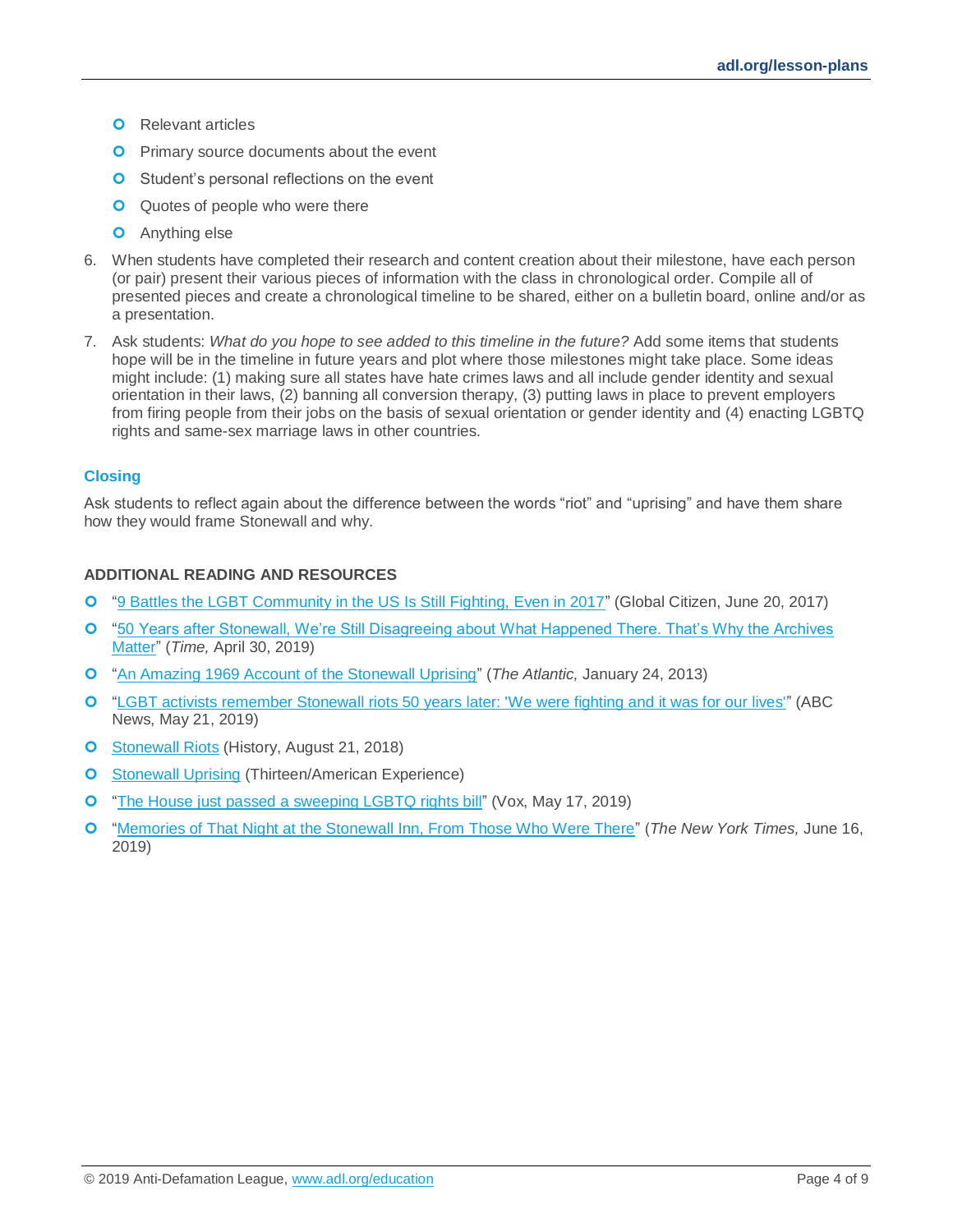# **Common Core Standards**

### CONTENT AREA/STANDARD

Reading

R1: Read closely to determine what the text says explicitly and to make logical inferences from it; cite specific textual evidence when writing or speaking to support conclusions drawn from the text.

**Writing** 

W6: Use technology, including the Internet, to produce and publish writing and to interact and collaborate with others.

W7: Conduct short as well as more sustained research projects based on focused questions, demonstrating understanding of the subject under investigation.

W8: Gather relevant information from multiple print and digital sources, assess the credibility and accuracy of each source, and integrate the information while avoiding plagiarism.

Speaking and Listening

SL1: Prepare for and participate effectively in a range of conversations and collaborations with diverse partners, building on others' ideas and expressing their own clearly and persuasively.

SL3: Evaluate a speaker's point of view, reasoning, and use of evidence and rhetoric.

Language

L5: Demonstrate understanding of figurative language, word relationships, and nuances in word meanings.

L6: Acquire and use accurately a range of general academic and domain-specific words and phrases sufficient for reading, writing, speaking, and listening at the college and career readiness level; demonstrate independence in gathering vocabulary knowledge when encountering an unknown term important to comprehension or expression.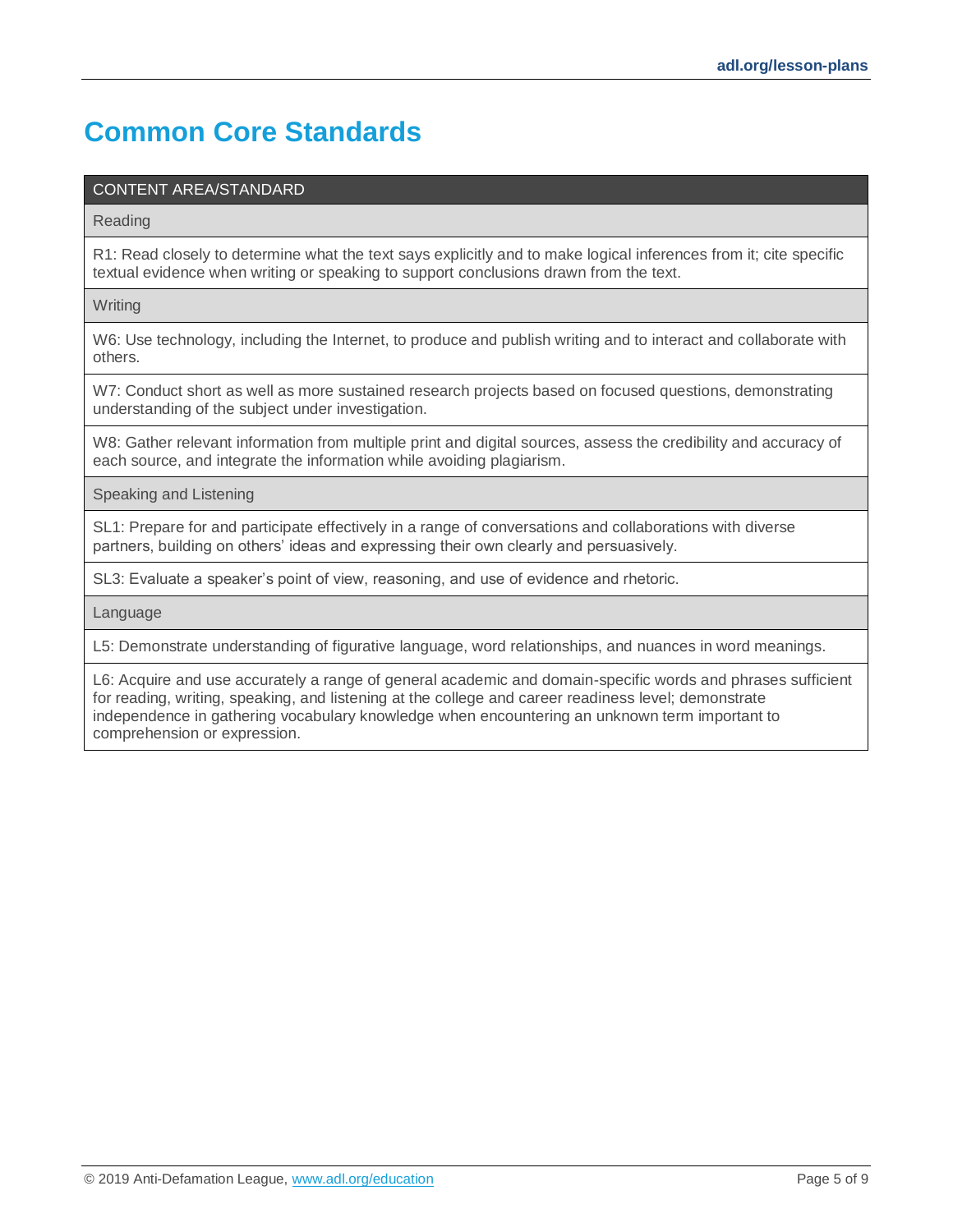# <span id="page-5-0"></span>**Background Information on the Stonewall Uprising**

- **O** The Stonewall uprising, also sometimes referred to as the Stonewall riots, began in the early morning hours of June 28, 1969 at the Stonewall Inn, a gay bar in New York City. Nine police officers entered the bar and arrested employees for selling alcohol without a liquor license, roughed up many customers, cleared the bar and arrested several customers for not wearing at least three articles of "gender-appropriate" clothing (which was a New York criminal law at that time).
- **O** When raids like these happened in the past, customers would typically leave the premises. However, the LGBTQ community's anger this time was strong and resolute as they watched customers being taken away in a police van. They began to taunt the police, throwing bottles and debris and as a result, the police officers called in reinforcements. What happened next was a series of violent demonstrations by the LGBTQ community—both customers and neighbors—which lasted several days.
- **O** Prior to and during the 1960's, our country was a hostile place for LGBTQ people. For that reason, they congregated at gay bars and clubs where they could socialize and express themselves openly. These bars were continually shut down by the police, because the mere gathering of gay people constituted "disorderly" behavior. In the 1960's, many of these regulations were overturned, but certain behaviors like holding hands, kissing, or dancing with someone of the same sex were still illegal, so police harassment in gay bars continued. In addition to raids and beatings, police sometimes used entrapment by pretending to be a gay man searching for a partner in order to make arrests. Notable riots at gay bars in Los Angeles and San Francisco took place in the 1960's before Stonewall.
- Many people saw Stonewall as the beginning of the gay rights movement and it was also seen as a symbol of resistance to social and political discrimination against the LGBTQ community. Though activism around LGBTQ rights existed in various ways prior to 1969, the Stonewall uprising mobilized the LGBTQ community towards increased organizing and as a result, several LGBTQ rights organizations were established. LGBTQ rights groups were inspired by other activist movements of the 1960's, including the Civil Rights and anti-war movements.
- $\bullet$  Here are some quotes<sup>1</sup> from people and activists who were there:
	- − "Growing up in the 1950s, you conformed to society and what it was…obviously 'no one is supposed to be gay.' I think that was a message that kept people like me in the closet. But, our  youth, our generation was a different generation. We weren't going to be conformists to the 1950s. It was a glorious place (Stonewall) to be because we could be open, we could be ourselves, we could dance, we could hug, we could kiss. We could be openly who we were."
	- − "There was supposed to have been a shoe thrown, or there was a brick thrown. Or someone threw off a Molotov cocktail. We were fighting and it was for our lives. We said we want to be treated equally under the law. And if the law doesn't, you have to change it."
	- − "It's all of us together, women and men, and trans and bi. I felt that our goal was to transform the world."

 $\overline{a}$ 

<sup>1</sup> Quotes excerpted from Allie Yang, ["LGBT activists remember Stonewall riots 50 years later: 'We were fighting and it was for](https://abcnews.go.com/US/lgbt-activists-remember-stonewall-riots-50-years-fighting/story?id=63083481)  [our lives',](https://abcnews.go.com/US/lgbt-activists-remember-stonewall-riots-50-years-fighting/story?id=63083481) ABC News, May 21, 2019.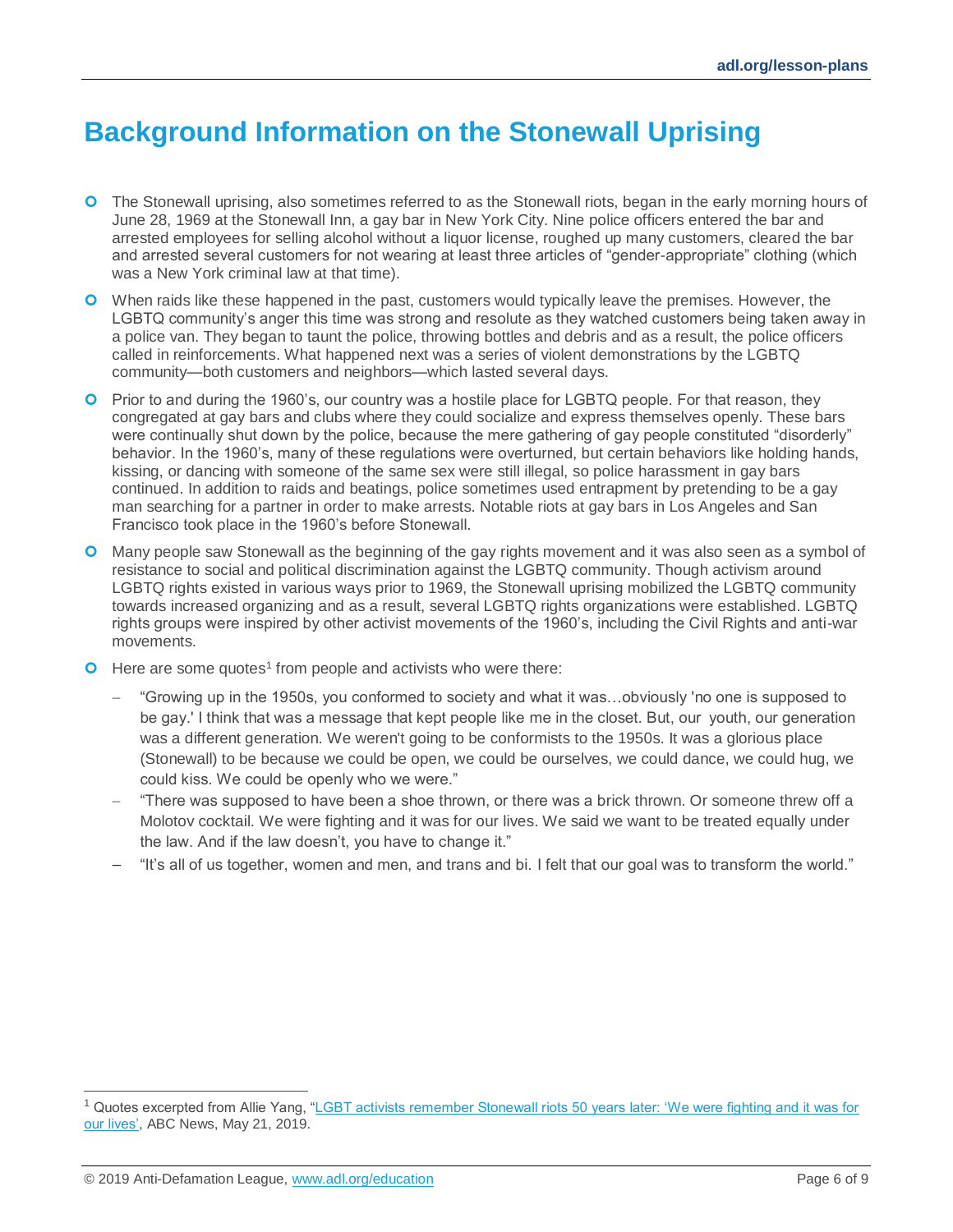## $\blacksquare$  newsela

# <span id="page-6-0"></span>**The Stonewall Riots: Catalyst for Gay Rights Movement**

By History.com on 06.08.2017

*Reprinted with permission from* <https://newsela.com/read/lib-history-stonewall-riots/id/31417/>*.*

Word Count **898** Level **MAX**



On June 28, 1969, police raided the Stonewall Inn nightclub. The crowd tried to impede police arrests outside the nightclub in New York City. Photo from Getty Images

In the early hours of June 28, 1969, New York City police raided the Stonewall Inn, a gay club located in Greenwich Village in New York City. The raid sparked a riot among bar patrons and neighborhood residents as police roughly hauled employees and patrons out of the bar, leading to six days of protests and violent clashes with law enforcement outside the bar on Christopher Street, in neighboring streets and in nearby Christopher Park. The Stonewall Riots served as a catalyst for the gay rights movement in the United States and around the world.

### **Gay bars: A place of refuge**

The 1960s and preceding decades were not welcoming times for lesbian, gay, bisexual and transgender (LGBT) Americans. For instance, solicitation of homosexual relations was illegal in New York City, and there was a criminal statute that allowed police to arrest people wearing less than three gender-appropriate articles of clothing.

For such reasons, LGBT individuals flocked to gay bars and clubs, places of refuge where they could express themselves openly and socialize without worry. However, the New York State Liquor Authority penalized and shut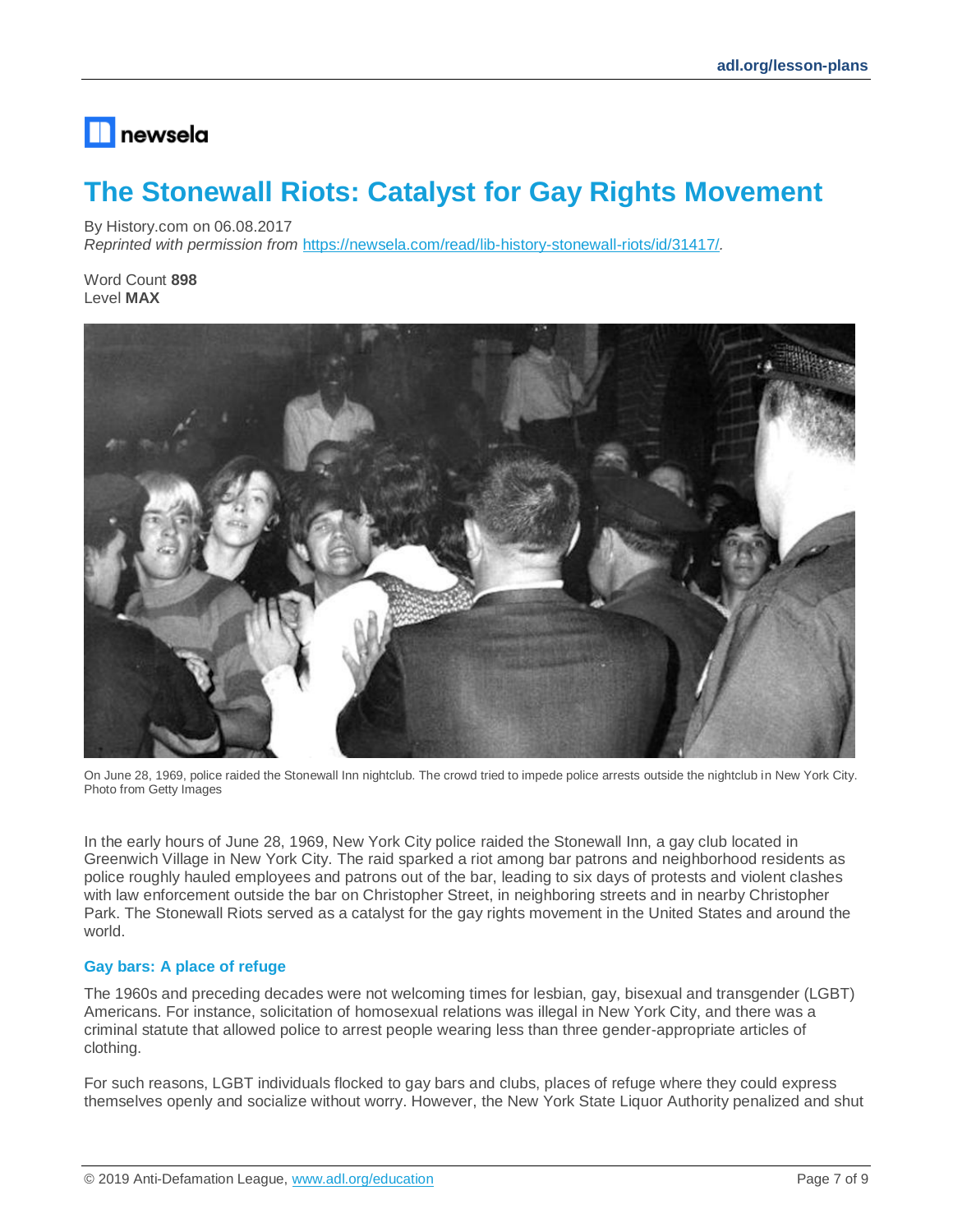down establishments that served alcohol to known or suspected LGBT individuals, arguing that the mere gathering of homosexuals was "disorderly."

Thanks to activists' efforts, these regulations were overturned in 1966, and LGBT patrons could now be served alcohol. But engaging in gay behavior in public (holding hands, kissing or dancing with someone of the same sex) was still illegal, so police harassment of gay bars continued and many bars still operated without liquor licenses in part because they were owned by the Mafia.

#### **Stonewall Inn**

The crime syndicate saw profit in catering to shunned gay clientele, and by the mid-1960s, the Genovese crime family controlled most Greenwich Village gay bars. In 1966, they purchased Stonewall Inn (a "straight" bar and restaurant), cheaply renovated it and reopened it the next year as a gay bar.

Stonewall Inn was registered as a type of private "bottle bar," which did not require a liquor license because patrons were supposed to bring their own liquor. Club attendees had to sign their names in a book upon entry to maintain the club's false exclusivity. The Genovese family bribed New York's Sixth Police Precinct to ignore the activities occurring within the club.

Without police interference, the crime family could cut costs how they saw fit: The club lacked a fire exit, running water behind the bar to wash glasses, clean toilets that didn't routinely overflow and palatable drinks that weren't watered down beyond recognition. What's more, the Mafia reportedly blackmailed the club's wealthier patrons who wanted to keep their sexuality a secret.

Nonetheless, Stonewall Inn quickly became an important Greenwich Village institution. It was large and relatively cheap to enter. It welcomed drag queens, who received a bitter reception at other gay bars and clubs. It was a nightly home for many runaways and homeless gay youths, who panhandled or shoplifted to afford the entry fee. And it was one of the few gay bars left that allowed dancing, if not the only one.

Raids were still a fact of life, but usually corrupt cops would tip off Mafia-run bars before they occurred, allowing owners to stash the alcohol (sold without a liquor license) and hide other illegal activities. In fact, the NYPD had stormed Stonewall Inn just a few days before the riot-inducing raid.

#### **The Stonewall Riots begin**

When police raided Stonewall Inn on the morning of June 28, it came as a surprise — the bar wasn't tipped off this time.

Armed with a warrant, police officers entered the club, roughed up patrons and, finding bootlegged alcohol, arrested 13 people, including employees and people violating the state's genderappropriate clothing statute (female officers would take suspected cross-dressing patrons into the bathroom to check their sex).

Fed up with constant police harassment and social discrimination, angry patrons and neighborhood residents hung around outside of the bar rather than disperse, becoming increasingly agitated as the events unfolded and people were aggressively manhandled. At one point, an officer hit a lesbian woman over the head as he forced her into the paddy wagon — she shouted to onlookers to act, inciting the crowd to begin throwing pennies, bottles, cobblestones and other objects at the police.

Within minutes, a full-blown riot involving hundreds of people began. The police, a few prisoners and a Village Voice writer barricaded themselves in the bar, which the mob attempted to set on fire after breaching the barricade repeatedly.



The Stonewall Inn in 1969. Photo from Wikimedia.